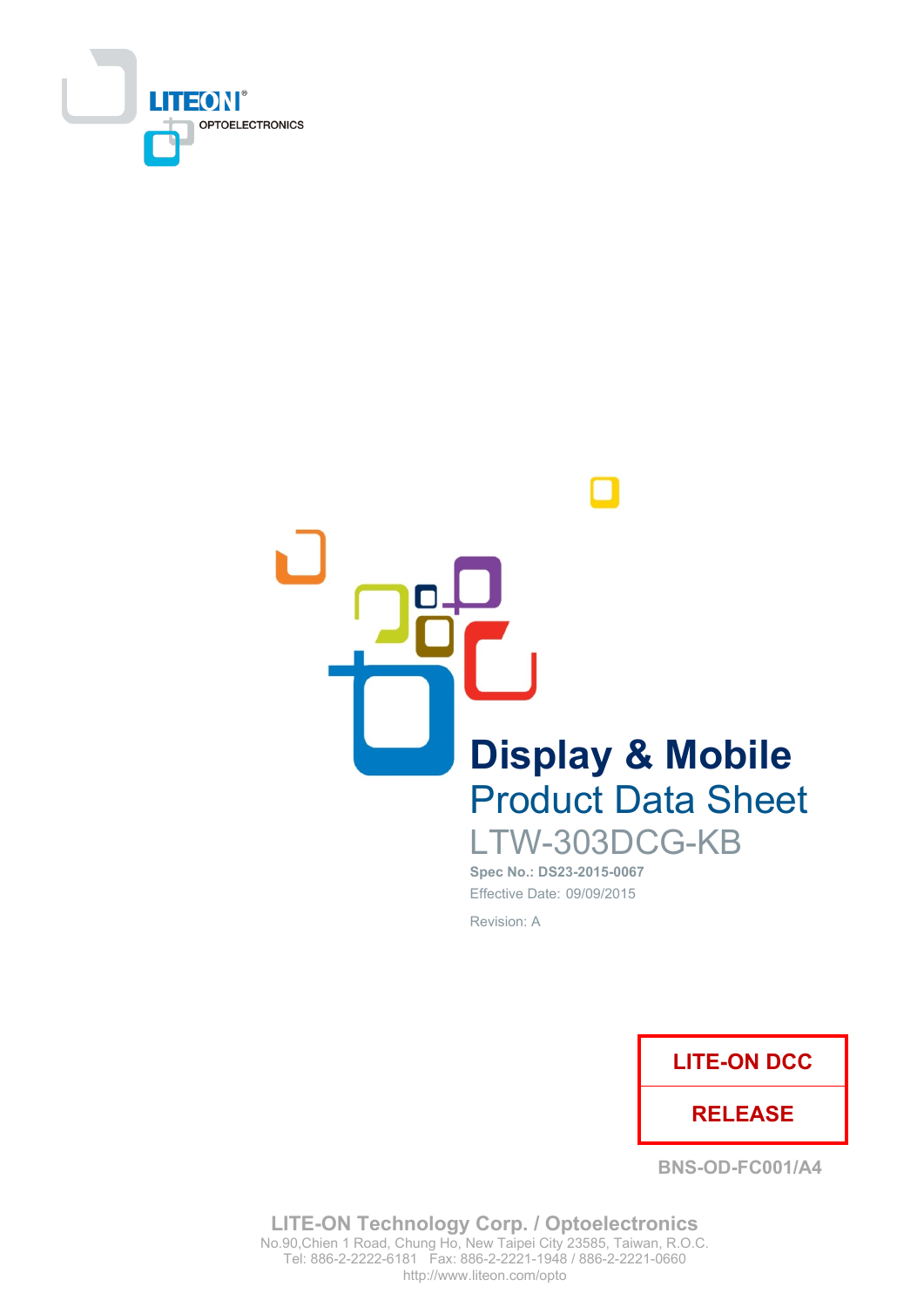

# Display&Mobile LTW-303DCG-KB

## 1. Description

The LTW (LiteOn White LED) is a revolutionary, energy efficient and ultra compact new light source, combining the lifetime and reliability advantages of Light Emitting Diodes with the brightness of conventional lighting. It gives you total design freedom and unmatched brightness, creating a new opportunities for solid state lighting to displace conventional lighting technologies..

### 1.1. Features

- Lead free reflow solder compatible
- Compatible with automatic placement equipment.  $\blacksquare$
- $\blacksquare$ Compatible with infrared and vapor phase reflow solder process.
- EIA STD package.  $\blacksquare$
- I.C. compatible.
- Meet green product and Pb-free(According to RoHS)  $\blacksquare$

#### **1.2. Applications**

- Reading lights (car, bus, aircraft) п
- Portable (flashlight, bicycle)
- Downlighters/Orientation
- Decorative/Entertainment
- Bollards/Security/Garden
- Cove/Undershelf/Task
- Traffic signaling/Beacons/ Rail crossing and Wayside  $\blacksquare$
- Indoor/Outdoor Commercial and Residential Architectural Н
- Edge\_lit signs (Exit, point of sale)

#### $3.00$  $0,85$ Cathode Mark  $2.61$ 0,39 0,29  $0.30$ 20  $^{26}$  $\dot{\circ}$  $\dot{\circ}$  $0.10$ 50 웨  $\dot{\circ}$ LED  $\circ$  $0.47$  $2.06$  $0.47$

#### Notes:

- 1. All dimensions are in millimeters.
- 2. Tolerance is ±0.1 mm (.004") unless otherwise noted.

## **2. Outline Dimensions**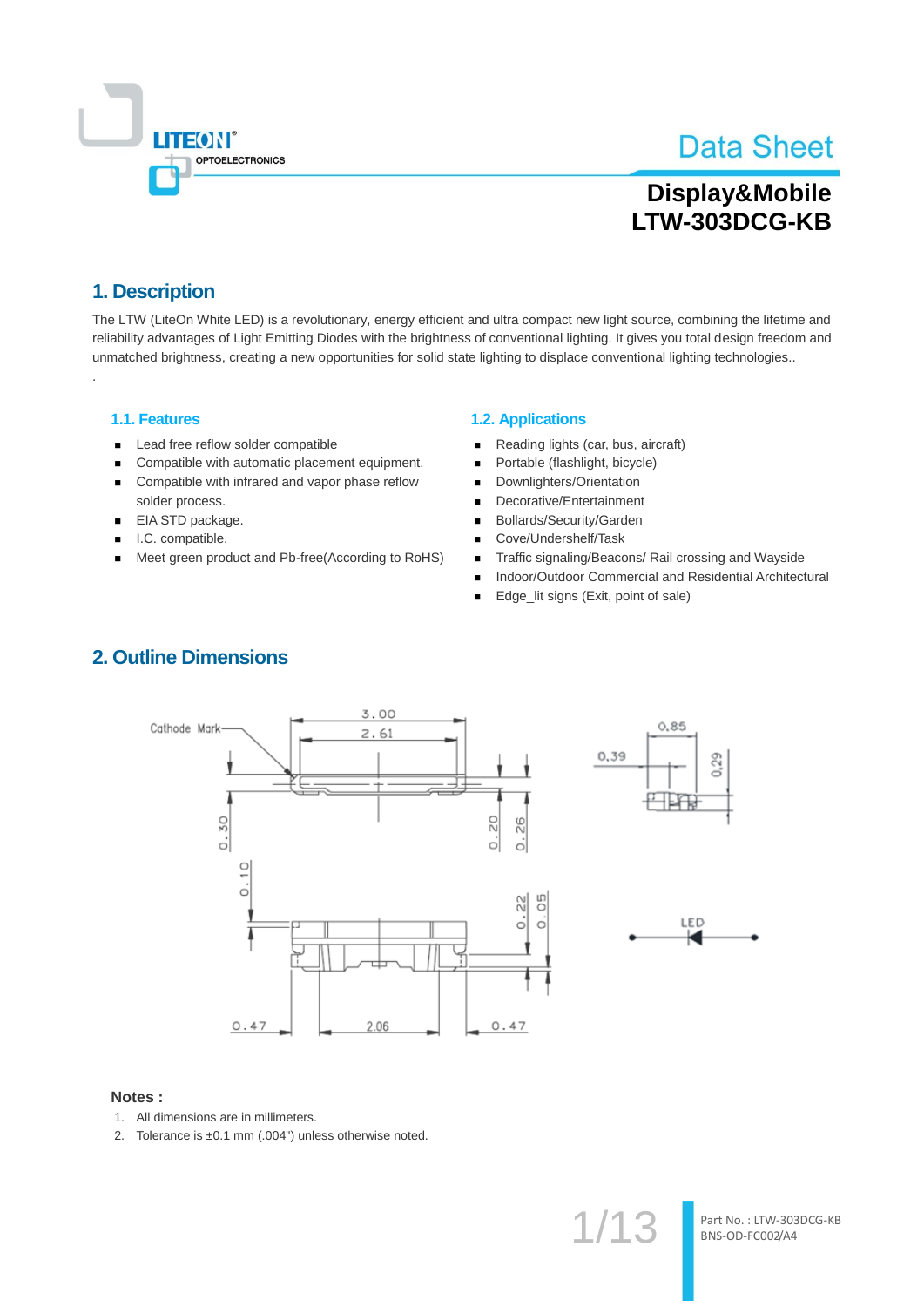

# Display&Mobile LTW-303DCG-KB

## 3. Absolute Maximum Ratings at Ta=25°C

| <b>Parameter</b>                                              | <b>Symbol</b>                | <b>Rating</b>       | <b>Unit</b> |
|---------------------------------------------------------------|------------------------------|---------------------|-------------|
| <b>Power Dissipation</b>                                      | $P_{o}$                      | 120                 | mW          |
| <b>Peak Forward Current</b><br>(1/10 Duty Cycle, 0.1ms Pulse) | $I_{FP}$                     | 100                 | mA          |
| DC Forward Current                                            | IF                           | 30                  | mA          |
| Reverse Voltage                                               | $V_R$                        | 5                   | V           |
| <b>Operating Temperature Range</b>                            | ${\mathsf T}_{\textsf{opr}}$ | $-30 - +85$         | °C          |
| Storage Temperature Range                                     | ${\mathsf T}_{\text{stg}}$   | $-40 - +100$        | °C          |
| <b>Soldering Condition</b>                                    | ${\sf T}_{\sf sol}$          | 260℃ For 10 Seconds |             |

**Notes** 

Operating the LED (in an application) under reverse bias condition might result in damage or failure of the component

## 4. R-Reflow Soldering Profile for lead free soldering (Acc. to J-STD-020D)

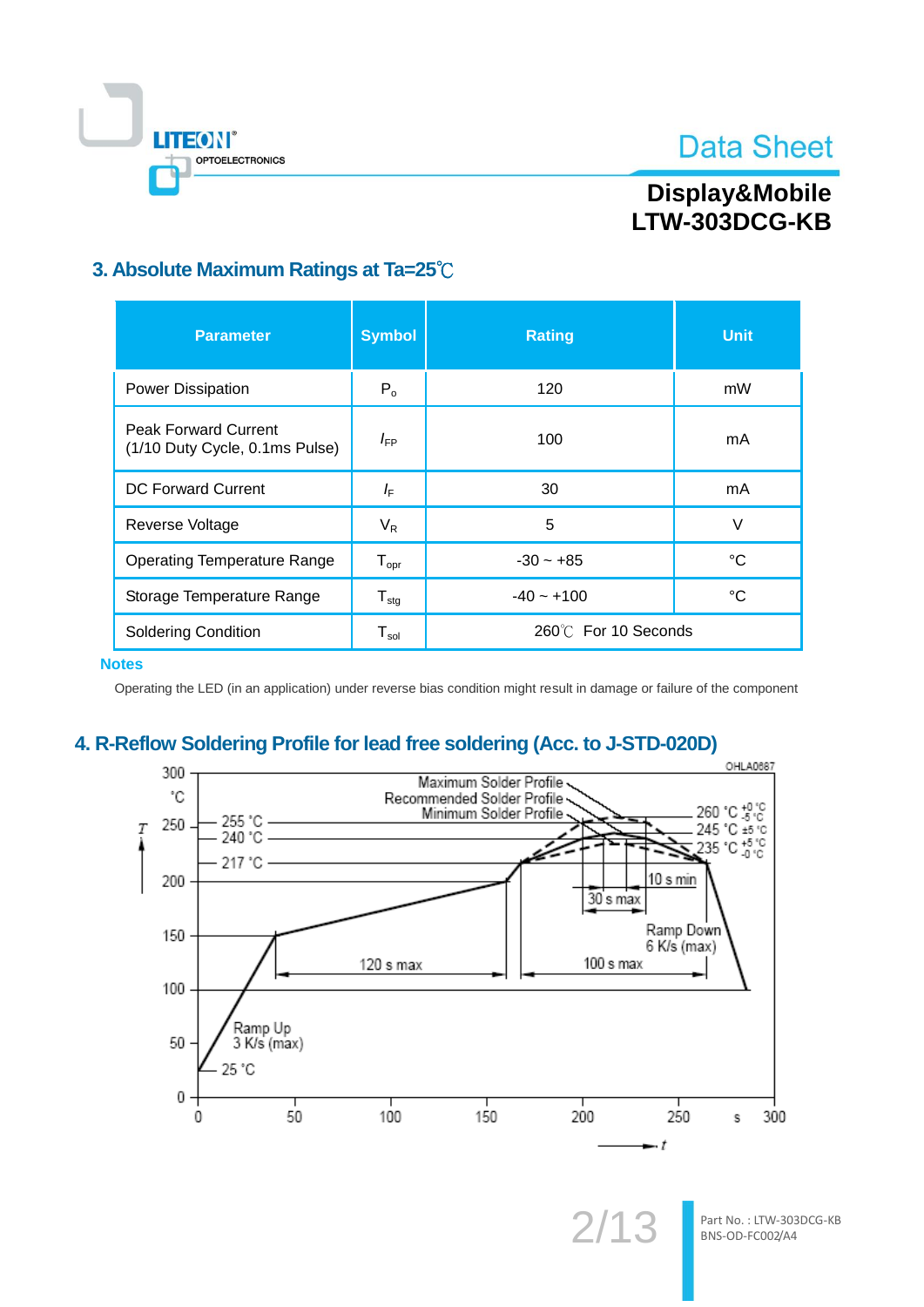

# LITEON® OPTOELECTRONICS

# Display&Mobile LTW-303DCG-KB

## 5. Electro-Optical Characteristics at Ta=25°C

| <b>Parameter</b>        | <b>Symbol</b>             |            | <b>Values</b> | <b>Test Condition</b> | <b>Unit</b>                          |        |
|-------------------------|---------------------------|------------|---------------|-----------------------|--------------------------------------|--------|
|                         |                           | <b>Min</b> | <b>Typ</b>    | <b>Max</b>            |                                      |        |
| Luminous Flux           | Im                        | 5.4        | 7.0           |                       | $I_F = 20 \text{mA}$<br>Note 1, 2, 5 | Im     |
| <b>Viewing Angle</b>    | 201/2                     |            | 115           |                       | Fig.6                                | deg    |
|                         | $\boldsymbol{\mathsf{x}}$ |            | 0.285         |                       | $I_F = 20 \text{mA}$                 |        |
| <b>Color Coordinate</b> | У                         |            | 0.267         |                       | Note 3, 5, 6<br>Fig.1                |        |
| Forward Voltage         | <b>VF</b>                 | 2.7        |               | 3.4                   | $I_F = 20 \text{mA}$                 | $\vee$ |

#### **Notes**

1. Luminous flux is measured with a light sensor and filter combination that approximates the CIE eye-response curve.

2. Lm classification code is marked on each packing bag.

3. The chromaticity coordinates (x, y) is derived from the 1931 CIE chromaticity diagram.

4. Caution in ESD:

Static Electricity and surge damages the LED. It is recommend to use a wrist band or anti-Electrostatic glove when handling the LED. All devices, equipment and machinery must be properly grounded.

5. CAS140B is the test standard for the chromaticity coordinates (x, y) & lm, and IV (mcd) is for reference

6. The chromaticity coordinates  $(x, y)$  guarantee should be added  $+/$ - 0.01 tolerance.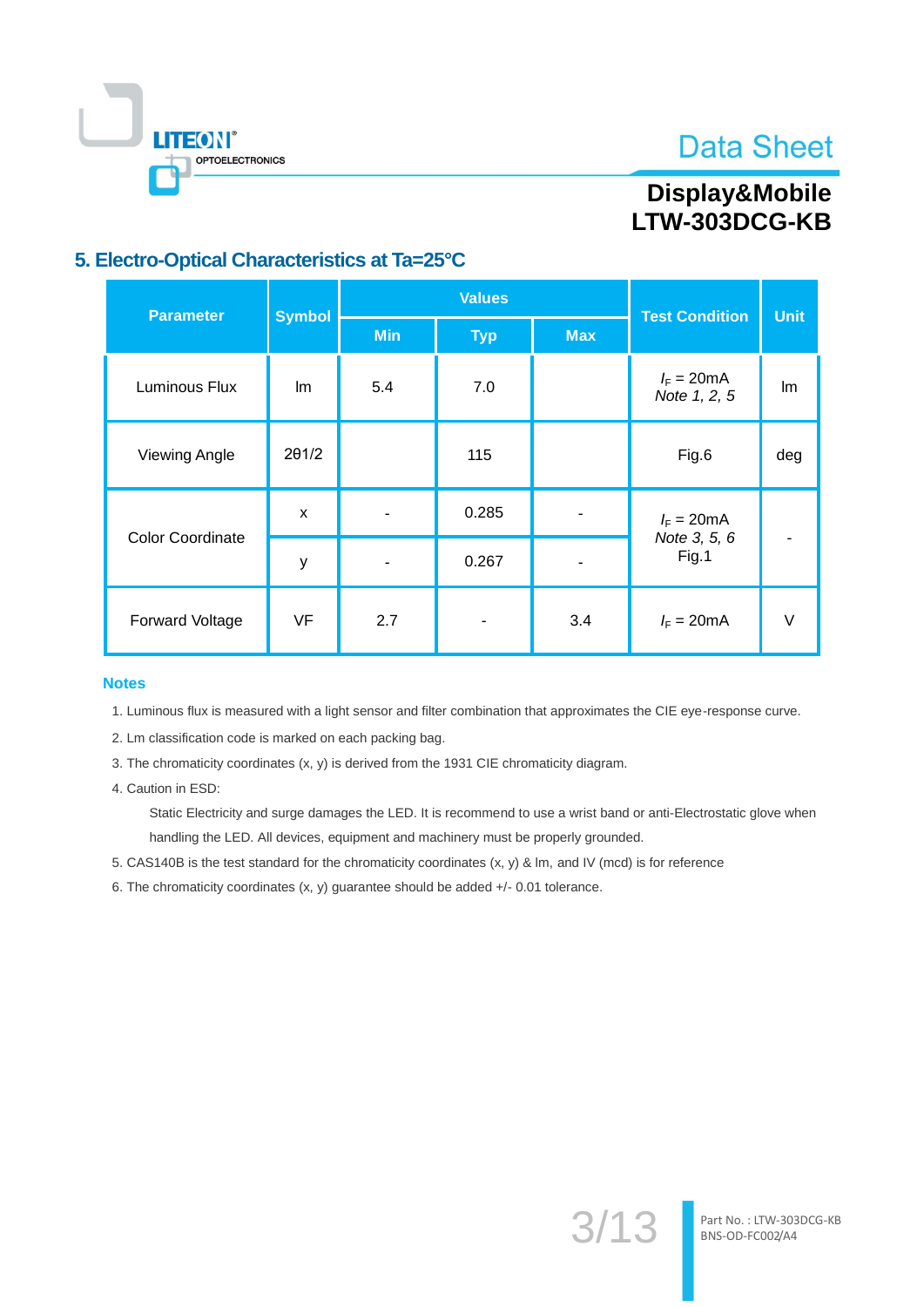

# Display&Mobile<br>LTW-303DCG-KB

## **6. Bin Code List**

**6.1 Forward Voltage Spec** 

| <b>Forward Voltage Spec. Table</b> |                                                 |      |  |  |  |
|------------------------------------|-------------------------------------------------|------|--|--|--|
| <b>VF Bin</b>                      | Forward Voltage (Volts) at $I_F = 20 \text{mA}$ |      |  |  |  |
|                                    | Min.                                            | Max. |  |  |  |
| <b>VX</b>                          | 2.7                                             | 2.8  |  |  |  |
| <b>VY</b>                          | 2.8                                             | 2.9  |  |  |  |
| V <sub>0</sub>                     | 2.9                                             | 3.0  |  |  |  |
| V <sub>1</sub>                     | 3.0                                             | 3.1  |  |  |  |
| V <sub>2</sub>                     | 3.1                                             | 3.2  |  |  |  |
| V <sub>3</sub>                     | 3.2                                             | 3.3  |  |  |  |
| V <sub>4</sub>                     | 3.3                                             | 3.4  |  |  |  |

Tolerance on each Forward Voltage bin is +/- 0.1 V

## 6.2 Luminous Flux / mcd Spec

| <b>Luminous Flux Spec. Table</b> |                                            |      |  |  |  |
|----------------------------------|--------------------------------------------|------|--|--|--|
| Im Bin                           | Luminous Flux (Im) at $I_F = 20 \text{mA}$ |      |  |  |  |
|                                  | Min.                                       | Max. |  |  |  |
| S <sub>8</sub>                   | 5.4                                        | 5.7  |  |  |  |
| S <sub>9</sub>                   | 5.7                                        | 6.0  |  |  |  |
| S <sub>10</sub>                  | 6.0                                        | 6.3  |  |  |  |
| S <sub>11</sub>                  | 6.3                                        | 6.6  |  |  |  |
| S <sub>12</sub>                  | 6.6                                        | 6.9  |  |  |  |
| S <sub>13</sub>                  | 6.9                                        | 7.2  |  |  |  |
| S14                              | 7.2                                        | 7.5  |  |  |  |
| S <sub>15</sub>                  | 7.5                                        | 7.8  |  |  |  |
| S16                              | 7.8                                        | 8.1  |  |  |  |
| <b>S17</b>                       | 8.1                                        | 8.4  |  |  |  |
| S <sub>18</sub>                  | 8.4                                        | 8.7  |  |  |  |

Tolerance on each Luminous Flux bin is +/- 10%

 $4/13$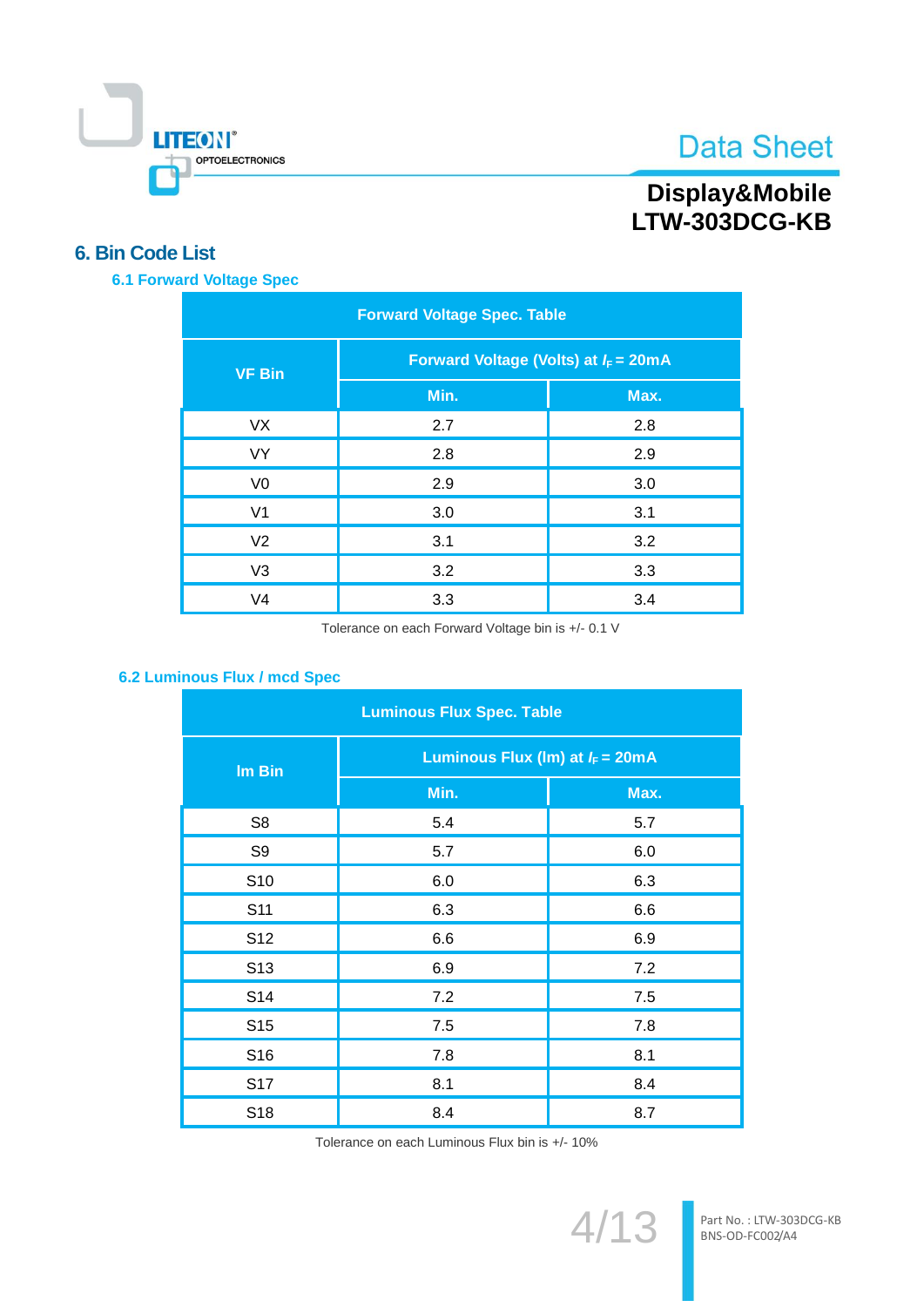

# Display&Mobile<br>LTW-303DCG-KB

## **6.3 Color Ranks**

| <b>Color Ranks Table</b> |              |                                   |        |                 |                 |                                                   |                                 |        |                 |        |        |
|--------------------------|--------------|-----------------------------------|--------|-----------------|-----------------|---------------------------------------------------|---------------------------------|--------|-----------------|--------|--------|
| Ranks                    |              | Color bin limits at $IF = 20mA$   |        |                 |                 |                                                   | Color bin limits at $IF = 20mA$ |        |                 |        |        |
|                          |              | CIE 1931 Chromaticity coordinates |        |                 |                 | <b>Ranks</b><br>CIE 1931 Chromaticity coordinates |                                 |        |                 |        |        |
| Y                        | X            | 0.2495                            | 0.2671 |                 | $0.2720$ 0.2620 | Ζ                                                 | X                               |        | $0.2620$ 0.2720 | 0.2800 | 0.2720 |
|                          | ۷            | 0.2240                            | 0.2200 | $0.2340$ 0.2440 |                 |                                                   | у                               |        | $0.2440$ 0.2340 | 0.2480 | 0.2580 |
| A                        | $\mathsf{x}$ | 0.2720                            | 0.2800 |                 | $0.2880$ 0.2820 | В                                                 | X                               | 0.2820 | 0.2880          | 0.2960 | 0.2910 |
|                          | ۷            | 0.2580                            | 0.2480 | $0.2620$ 0.2720 |                 |                                                   | у                               |        | $0.2720$ 0.2620 | 0.2760 | 0.2870 |
| C                        | X            | 0.2910                            | 0.2960 |                 | $0.3040$ 0.2990 | D                                                 | X                               | 0.2990 | 0.3040          | 0.3120 | 0.3070 |
|                          |              | 0.2870                            | 0.2760 |                 | $0.2900$ 0.3010 |                                                   | ٧                               |        | $0.3010$ 0.2900 | 0.3040 | 0.3150 |

Tolerance on each Hue (x, y) bin is +/- 0.01

## 6.4 C.I.E 1931 Chromaticity Diagram for Color Ranks



 $5/13$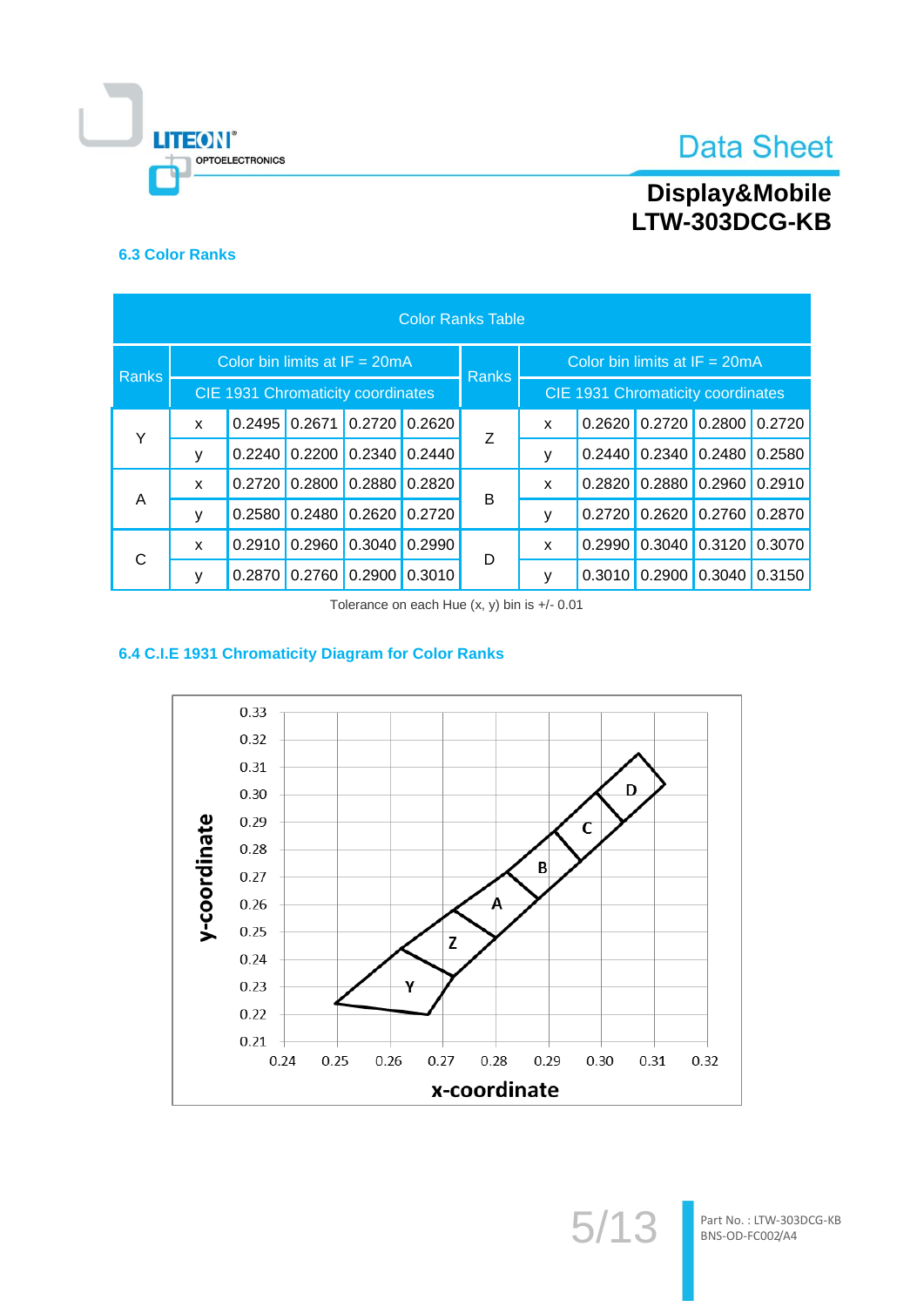

## Display&Mobile LTW-303DCG-KB

## 7. Typical Electrical / Optical Characteristics Curves (25°C Ambient Temperature Unless Otherwise Noted)



Part No.: LTW-303DCG-KB BNS-OD-FC002/A4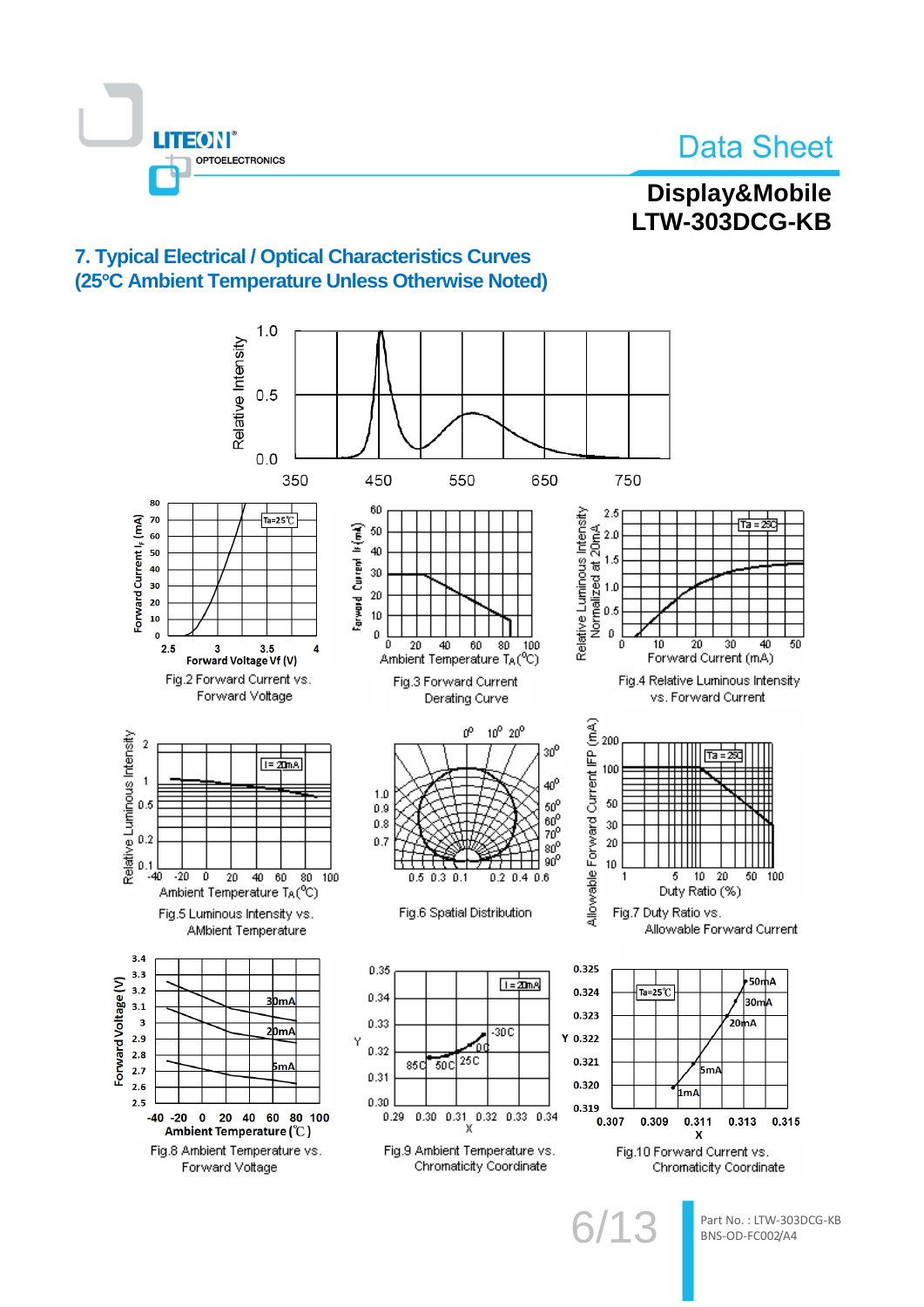

# Display&Mobile<br>LTW-303DCG-KB

## 8. Reliability Test Plan

**8.1 Reliability Test** 

| <b>Test Item</b>                                                      | <b>Test Condition</b>                              | <b>Note</b>     | <b>Number of</b><br><b>Damaged</b> |
|-----------------------------------------------------------------------|----------------------------------------------------|-----------------|------------------------------------|
| Solderability                                                         | Tsld=245±5℃, 3sec.                                 | 1 time          | 0/30                               |
| (Reflow Soldering)                                                    | (Lead Free Solder)                                 | <b>Over 95%</b> |                                    |
| <b>Thermal Shock</b>                                                  | $-30^{\circ}$ C ~ 85 $^{\circ}$ C<br>30min. 30min. | 100 cycles      | 0/30                               |
| <b>High Temperature Storage</b>                                       | Ta=85℃                                             | 1000 hrs.       | 0/30                               |
| <b>Temperature Humidity Storage</b>                                   | Ta=60℃, RH=90%                                     | 1000 hrs.       | 0/30                               |
| <b>Steady State</b><br><b>Operating Life</b>                          | Ta=25 $\degree$ C, IF=20mA                         | 1000 hrs.       | 0/30                               |
| <b>Steady State</b><br>Operating Life of High Temperature             | Ta=85 $\degree$ C, IF=5mA                          | 500 hrs.        | 0/30                               |
| <b>Steady State</b><br>Operating Life of High<br><b>Humidity Heat</b> | 60℃, RH=90%, IF=15mA                               | 500 hrs.        | 0/30                               |
| <b>Steady State</b><br>Operating Life of low Temperature              | Ta=-30℃, IF=20mA                                   | 1000 hrs.       | 0/30                               |

## 8.2 Criteria for Judging the Damage

| <b>Item</b>            |               | <b>Test Conditions</b> | <b>Criteria for Judgment</b> |                          |  |  |
|------------------------|---------------|------------------------|------------------------------|--------------------------|--|--|
|                        | <b>Symbol</b> |                        | Min.                         | Max.                     |  |  |
| <b>Forward Voltage</b> | VF            | $IF = 20mA$            | ۰                            | U.S.L. $\times$ 1.1      |  |  |
| Luminous Intensity     | IV            | $IF = 20mA$            | L.S.L. $\times$ 0.7          | $\overline{\phantom{0}}$ |  |  |

 $7/13$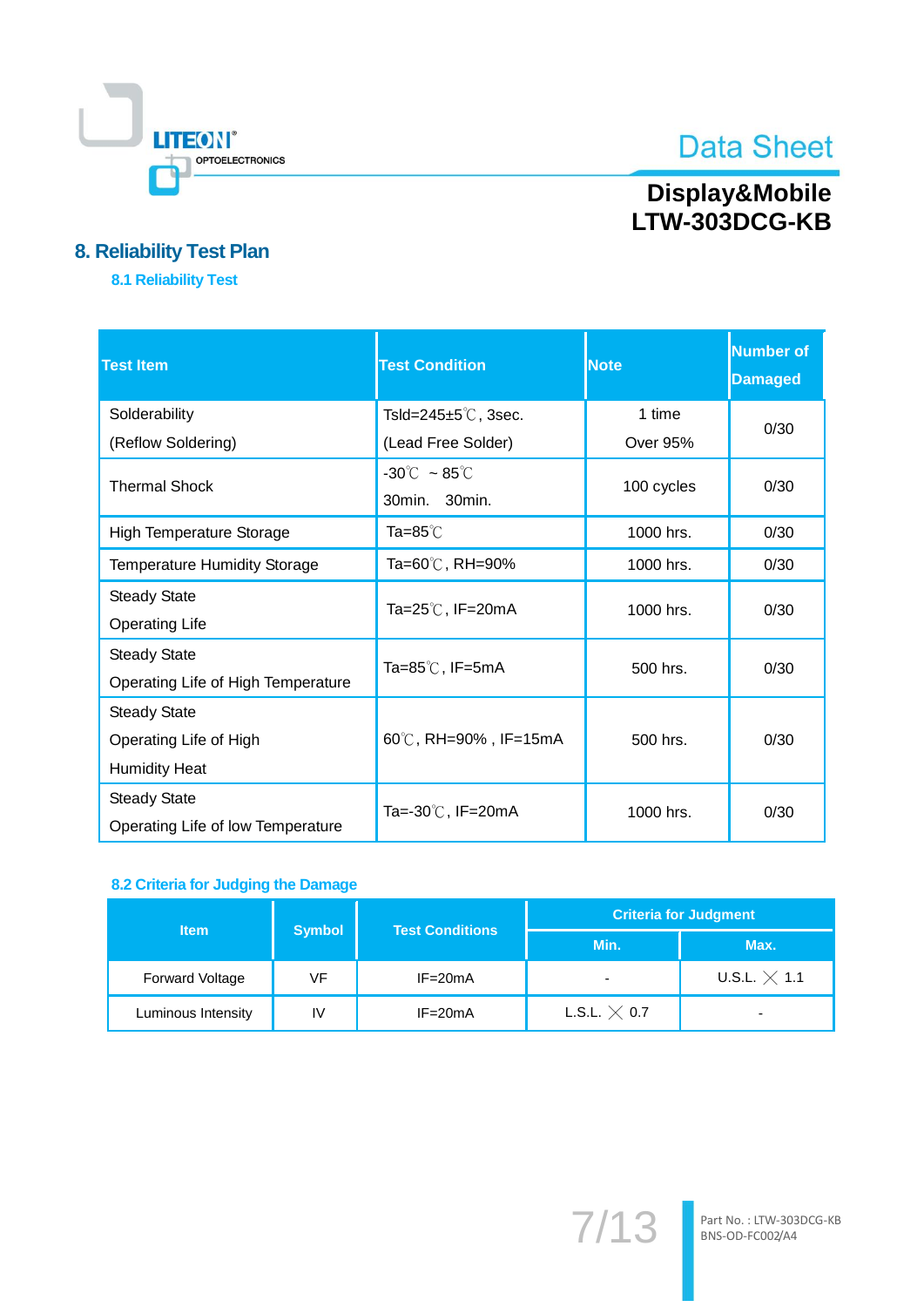

# Display&Mobile LTW-303DCG-KB

## 9. User Guide

### 9.1 Cleaning

Do not use unspecified chemical liquid to clean LED they could harm the package.

If cleaning is necessary, immerse the LED in ethyl alcohol or isopropyl alcohol at normal temperature for less than one minute.

#### 9.2 Recommend Printed Circuit Board Attachment Pad



### 9.3 Package Dimensions of Tape



### **Notes**

All dimensions are in mm

Part No.: LTW-303DCG-KB BNS-OD-FC002/A4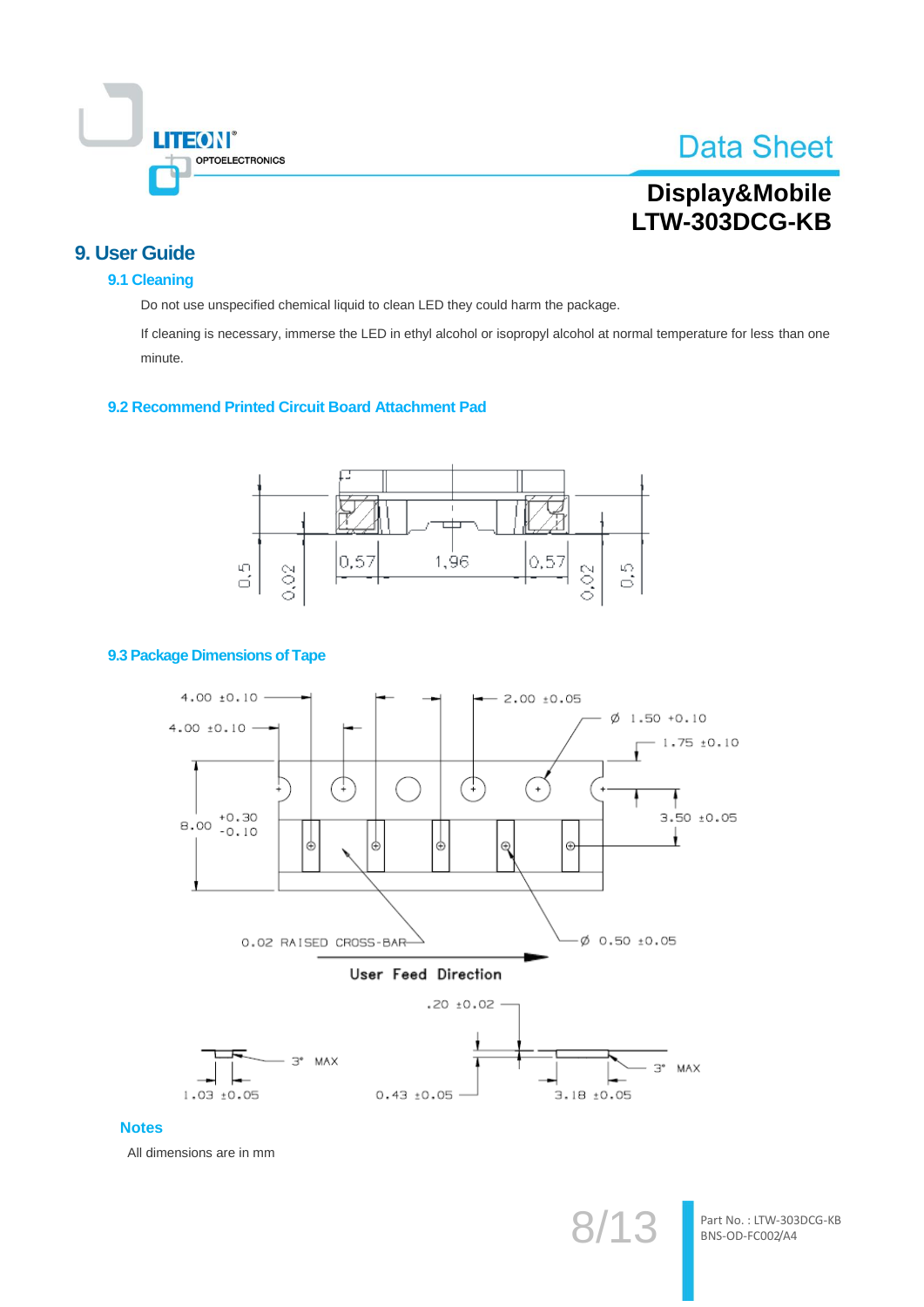

Part No.: LTW-303DCG-KB

BNS-OD-FC002/A4

 $9/13$ 

# Display&Mobile LTW-303DCG-KB

### 9.4 Package Dimensions of Reel



#### Notes:

- 1. Empty component pockets sealed with top cover tape.
- 2. 7 inch reel- maximum 2000 pieces per reel.
- 3. The maximum number of consecutive missing lamps is two.
- 4. In accordance with EIA-481-1-B specifications.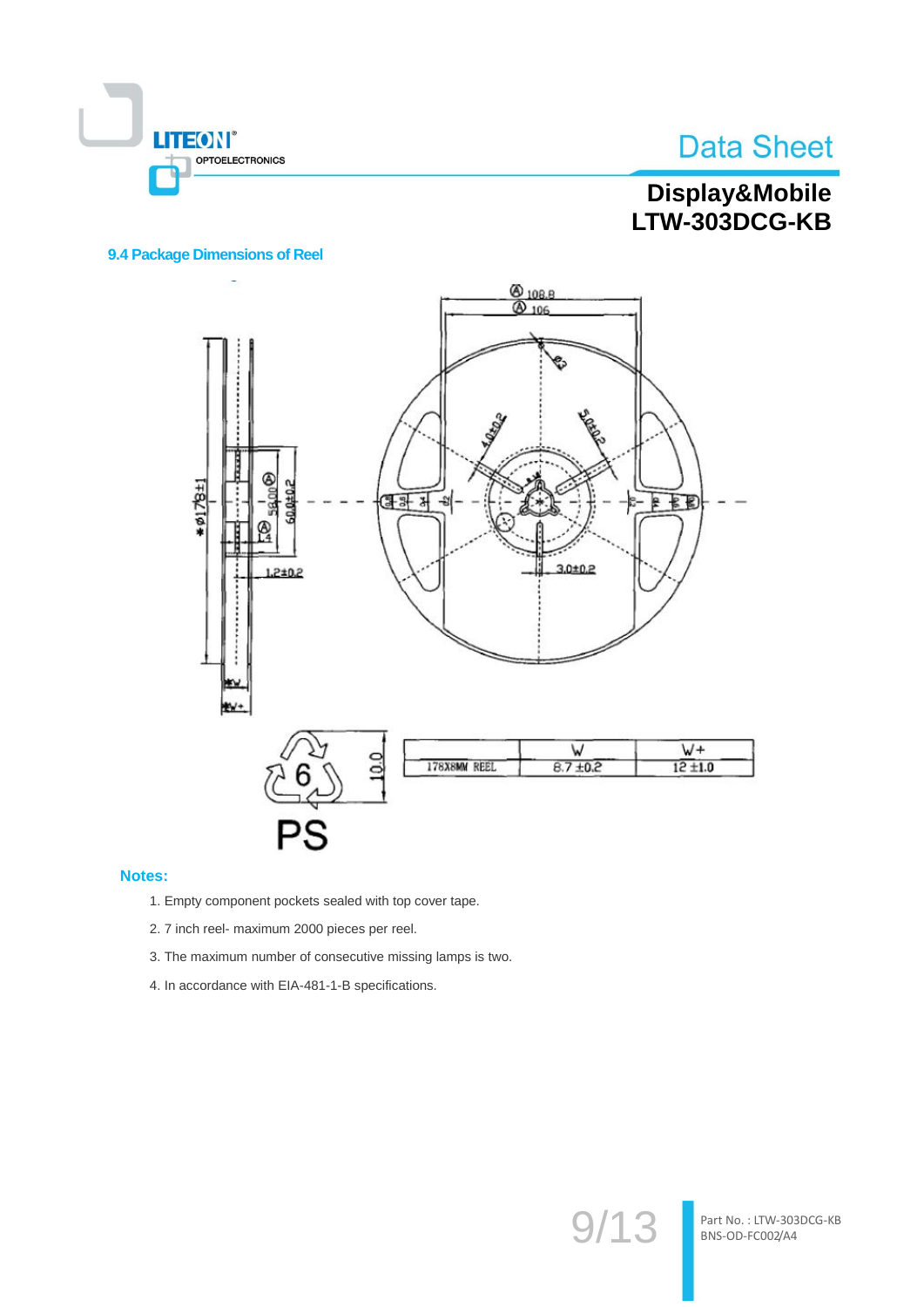

Part No.: LTW-303DCG-KB<br>BNS-OD-FC002/A4

## Display&Mobile LTW-303DCG-KB

## **10. CAUTIONS**

#### **10.1 Application**

The LEDs described here are intended to be used for ordinary electronic equipment (such as office equipment, communication equipment and household applications).Consult Liteon's Sales in advance for information on applications in which exceptional reliability is required, particularly when the failure or malfunction of the LEDs may directly jeopardize life or health (such as in aviation, transportation, traffic control equipment, medical and life support systems and safety devices).

#### 10.2 Storage

This product is qualified as Moisture sensitive Level 3 per JEDEC J-STD-020 Precaution when handing this moisture sensitive product is important to ensure the reliability of the product.

The package is sealed:

The LEDs should be stored at 30°C or less and 90%RH or less. And the LEDs are limited to use within one year, while the LEDs is packed in moisture-proof package with the desiccants inside.

#### The package is opened:

The LEDs should be stored at 30°C or less and 60%RH or less. Moreover, the LEDs are limited to solder process within 168hrs. If the Humidity Indicator shows the pink color in 10% even higher or exceed the storage limiting time since opened, that we recommended to baking LEDs at 60°C at least 48hrs. To seal the remainder LEDs return to package, it's recommended to be with workable desiccants in original package.

#### 10.3 Cleaning

Use alcohol-based cleaning solvents such as isopropyl alcohol to clean the LED if necessary.

#### **10.4 Soldering**

Recommended soldering conditions:

| <b>Reflow soldering</b>        |                      | <b>Soldering iron</b> |                 |  |  |
|--------------------------------|----------------------|-----------------------|-----------------|--|--|
| Pre-heat                       | 120~150°C            | Temperature           | 300°C Max.      |  |  |
| Pre-heat time                  | 120 sec. Max.        | Soldering time        | 3 sec. Max.     |  |  |
| Soldering Temp. Soldering time | $260^{\circ}$ C Max. |                       | (one time only) |  |  |
|                                | 30 sec. Max.         |                       |                 |  |  |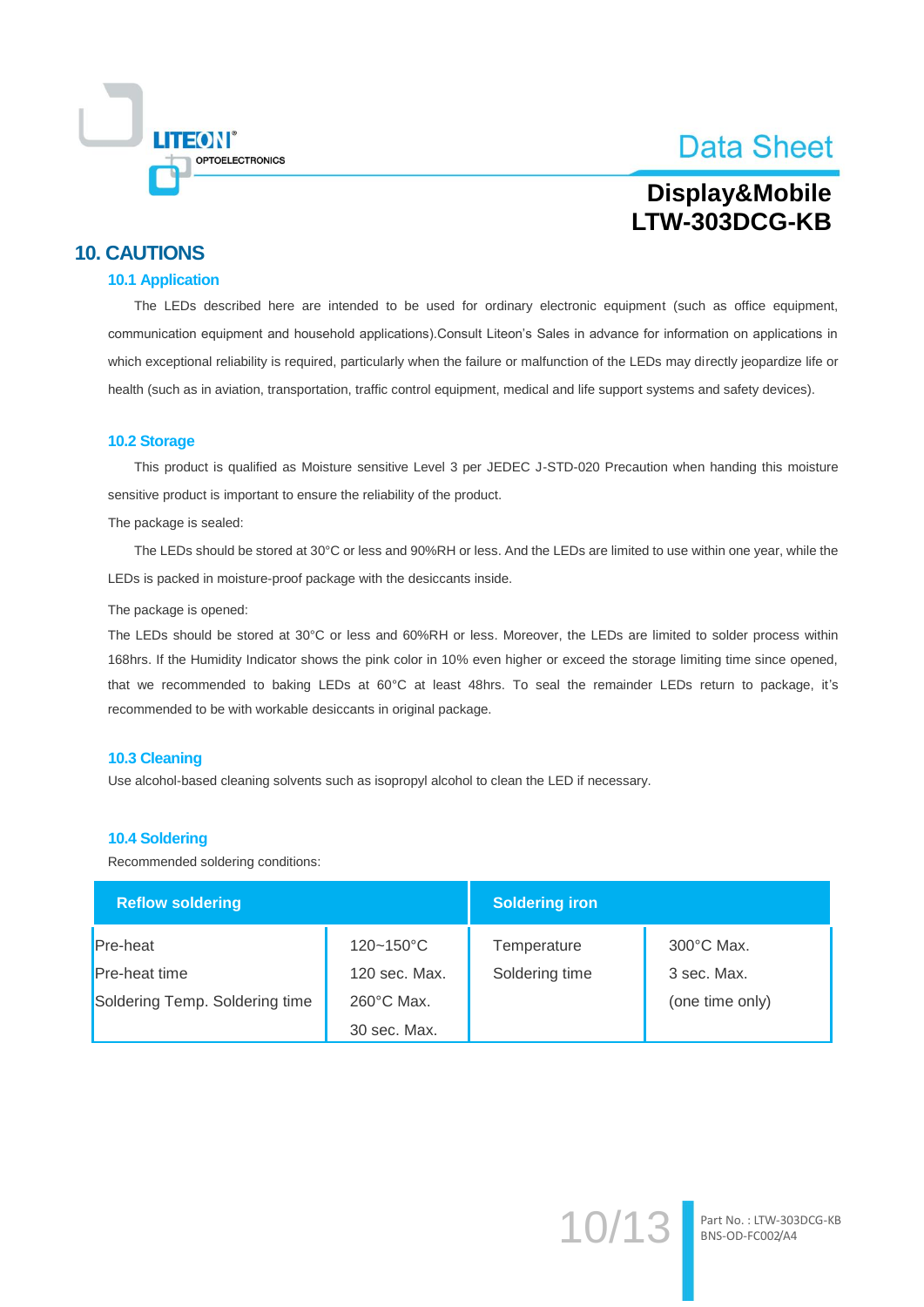

# Display&Mobile LTW-303DCG-KB

#### **10.5 Drive Method**

An LED is a current-operated device. In order to ensure intensity uniformity on multiple LEDs connected in parallel in an application, it is recommended that a current limiting resistor be incorporated in the drive circuit, in series with each LED as shown in Circuit A below.

#### Circuit model A

**Circuit model B** 





(A) Recommended circuit.

(B) The brightness of each LED might appear different due to the differences in the I-V characteristics of those LEDs.

### 10.6 ESD (Electrostatic Discharge)

Static Electricity or power surge will damage the LED.

Suggestions to prevent ESD damage:

- Use of a conductive wrist band or anti-electrostatic glove when handling these LEDs.  $\blacksquare$
- $\blacksquare$ All devices, equipment, and machinery must be properly grounded.
- $\blacksquare$ Work tables, storage racks, etc. should be properly grounded.
- Use ion blower to neutralize the static charge which might have built up on surface of the LED's plastic lens as a result × of friction between LEDs during storage and handling.

ESD-damaged LEDs will exhibit abnormal characteristics such as high reverse leakage current, low forward voltage, or "no lightup " at low currents.

To verify for ESD damage, check for "lightup" and Vf of the suspect LEDs at low currents.

The Vf of "good" LEDs should be >2.0V@0.1mA for InGaN product

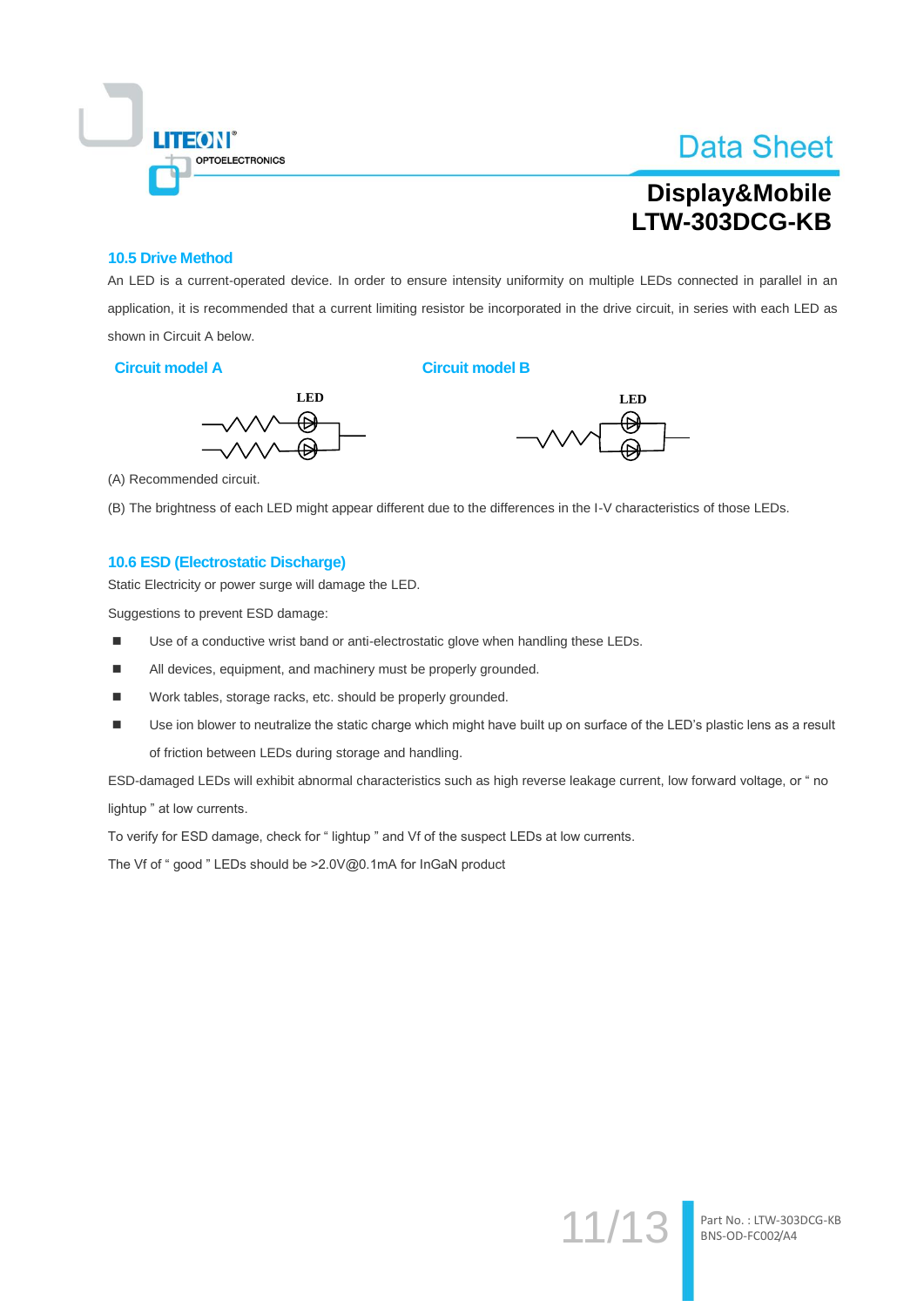

Part No.: LTW-303DCG-KB<br>BNS-OD-FC002/A4

 $12/13$ 

## Display&Mobile LTW-303DCG-KB

## **11. Suggested Checking List**

- Training and Certification
	- 1. Everyone working in a static-safe area is ESD-certified?
	- 2. Training records kept and re-certification dates monitored?
- Static-Safe Workstation & Work Areas
	- 1. Static-safe workstation or work-areas have ESD signs?
	- 2. All surfaces and objects at all static-safe workstation and within 1 ft measure less than 100V?
	- 3. All ionizer activated, positioned towards the units?
	- 4. Each work surface mats grounding is good?
- Personnel Grounding
	- 1. Every person (including visitors) handling ESD sensitive (ESDS) items wear wrist strap, heel strap or conductive shoes with conductive flooring?
	- 2. If conductive footwear used, conductive flooring also present where operator stand or walk?
	- 3. Garments, hairs or anything closer than 1 ft to ESD items measure less than 100V\*?
	- 4. Every wrist strap or heel strap/conductive shoes checked daily and result recorded for all DLs?
	- 5. All wrist strap or heel strap checkers calibration up to date?
		- Note: \*50V for Blue LED.
- Device Handling
	- 1. Every ESDS items identified by EIA-471 labels on item or packaging?
	- 2. All ESDS items completely inside properly closed static-shielding containers when not at static-safe workstation?
	- 3. No static charge generators (e.g. plastics) inside shielding containers with ESDS items?
	- 4. All flexible conductive and dissipative package materials inspected before reuse or recycle?
- **Others** 
	- 1. Audit result reported to entity ESD control coordinator?
	- 2. Corrective action from previous audits completed?
	- 3. Are audit records complete and on file?